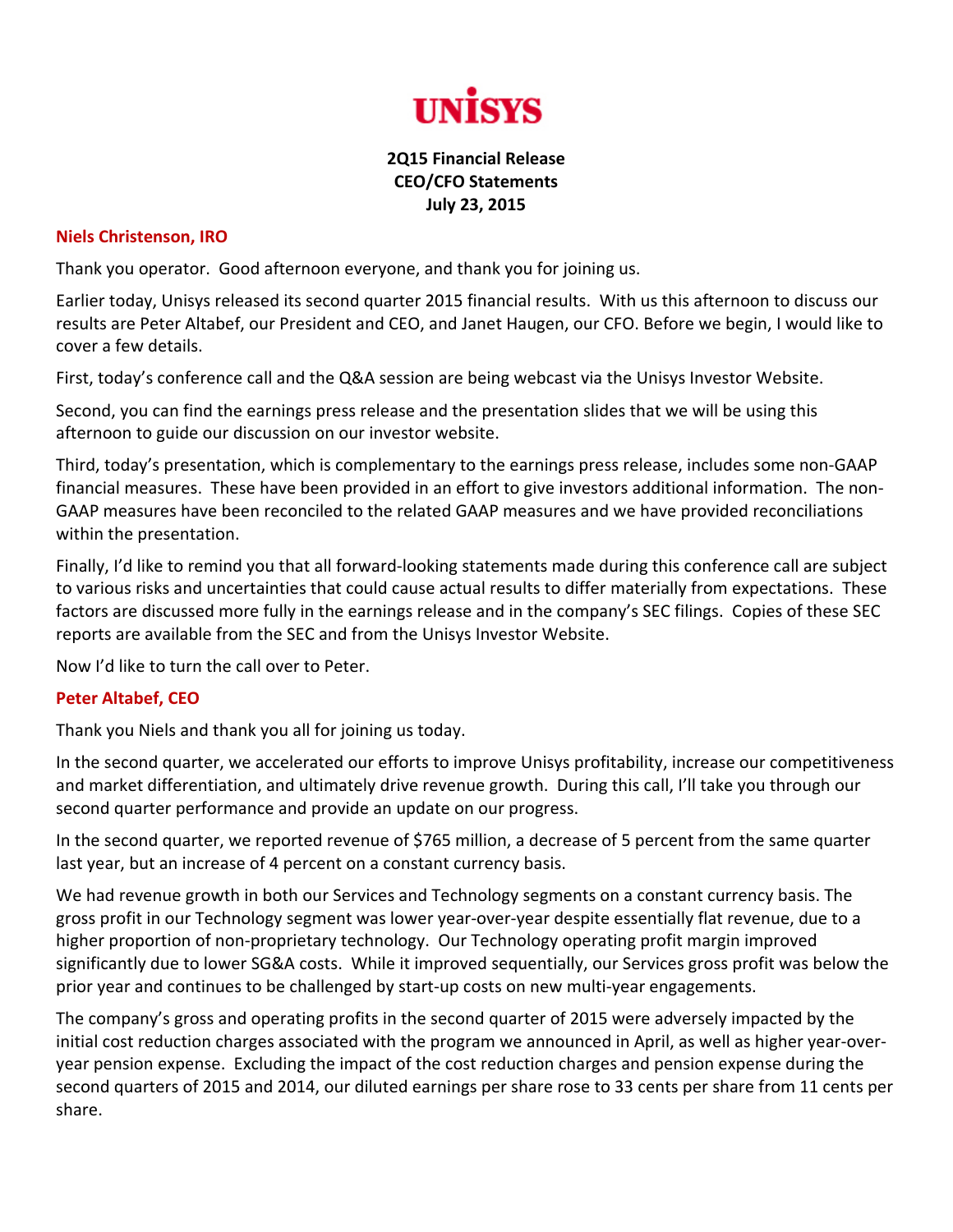As I have mentioned before, we are increasingly focused on vertical markets to build on our strengths, offer attractive growth and margin potential, and provide a good fit for our capabilities and offerings. Our three aggregate verticals are Government, Commercial, and Financial Services.

In the second quarter of 2015, Government revenue increased 10 percent on a constant currency basis. Our Government vertical includes revenue from both the U.S. Federal government and the Public Sector, which includes the work we do for state and local governments in the U.S. and for governments outside the U.S. We had another strong quarter in the U.S. Federal market with year-over-year revenue growth of 32 percent as we continue to see the benefit of revenue coming on line from contracts we won last year, as well as accelerated deployments at some clients. While we expect to continue to see year‐over‐year Services revenue growth from our U.S. Federal organization through the end of 2015, this was an exceptionally strong quarter and we expect the level of growth during the second half will be considerably lower. We also expect U.S. Federal Technology revenue for the full year to be significantly below 2014 due to a very strong fourth quarter for Technology in 2014.

Within our U.S. Federal organization, we expanded our work with the U.S. Patent and Trademark Office, which awarded us an advisory services engagement to design a roadmap for our next-generation IT service management system.

We also won a contract to provide Cloud and Infrastructure Services to the U.S. Federal Energy Regulatory Commission, a new client for Unisys, and we signed a contract to provide a storage and networking technology solution to the Defense Logistics Agency, another new client.

Public Sector revenue declined 3 percent on a constant currency basis, reflecting lower year‐over‐year Services revenue and Technology sales. Within the Public Sector, we won an engagement with the government of New South Wales in Australia. We will be moving this client's work to a consumption‐based, as a service model for IT services – very similar to what we are doing for the Commonwealth of Pennsylvania, an exciting offering for our company. During the second quarter, we also expanded the services we are providing to the Commonwealth of Pennsylvania.

Moving to the Commercial sector, revenue grew 8 percent on a constant currency basis. This growth was driven largely by Technology revenue from travel and transportation clients. There were a number of important wins, including a multi‐year contract with a global air transport leader that included ClearPath, our Aircore software, and services. In Asia Pacific, we won additional business with an existing transportation client for an incremental ClearPath capability. In other Commercial sector business, we won a significant Cloud and Infrastructure contract expansion with a leading Latin American retailer.

Our Financial Services industry revenue declined 11 percent on a constant currency basis. The year‐over‐year decline in Financial Services reflected lower BPO Services and Technology revenue from banking clients. During the second quarter, we signed new Cloud and Infrastructure contracts with two new Financial Services clients in the U.S. and Canada ‐ one a bank and the other a leading insurance brokerage firm. We also extended a Cloud and Infrastructure engagement with a major Latin American bank client.

After an evaluation of our capabilities and the market, we have determined that within the vertical sectors we serve, we'll focus our initial investments on four specific initiatives. In the Government sector, we'll emphasize justice, law enforcement and border security. In the Commercial space, we have two initiatives. The first is life sciences and healthcare and the second is travel and transportation. Finally, in Financial Services, the initial initiative is retail banking.

We already have a significant presence among some of the largest enterprises in the industries where we have launched these initiatives. Greater focus and investment will enable us to get closer to our clients and prospective clients by enhancing our understanding of their business and enabling us to deliver highly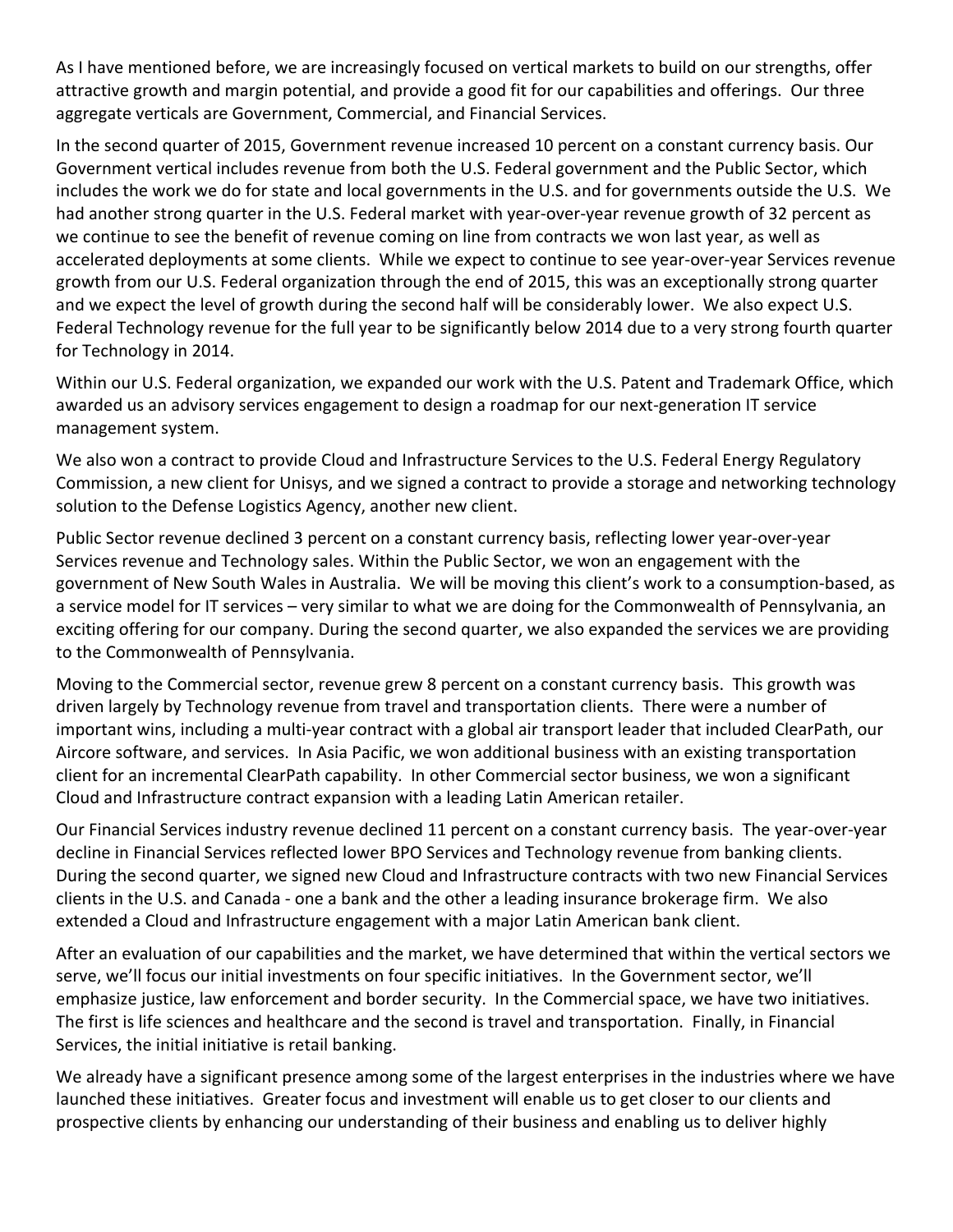differentiated, value-added solutions that address their most immediate and difficult challenges. Over time, we expect to launch additional initiatives within the three verticals.

While our industry focus will deepen our domain knowledge, the vast majority of our revenue will continue to derive from leveraged offerings tailored as necessary to industries. Security is a good example and during the second quarter, our security solutions practice continued to build a comprehensive security portfolio that includes security consulting services, physical and logical security products and solutions, managed security services, and our Stealth cyber‐security software.

As one of our core assets of our security solutions practice, Stealth continues to garner recognition for the unique and innovative ways in which it addresses some of the most urgent security challenges that commercial enterprises and government organizations face today. Last week, Stealth received its second award of 2015 when Frost & Sullivan announced that it earned the North American Encrypted Network Security Solutions New Product Innovation Award.

Moving to our cost reduction efforts, as I discussed in April, we are aggressively implementing our plan to increase the competitiveness of our cost base, improve our delivery efficiency, and increase our differentiation in the marketplace. The plan that we have announced anticipates restructuring charges of \$300 million over the next several quarters that will generate approximately \$200 million in net annualized savings by the end of 2016.

We recorded a charge for the second quarter for the first phase related to cost reductions in the U.S. and Canada, Asia Pacific, and Latin America. We have more to do in each of these regions, but we're moving as quickly as possible. We also have efforts underway to take costs out of our EMEA region, although we anticipate these will likely ramp next year.

We are also working to improve gross services margins by refining our service delivery models, solution guidelines, workforce pyramids, the mix of onshore and offshore resourcing, leveraging greater areas of automation, and in some cases, reducing our dependency on subcontractors. We expect that these changes will improve services gross margins and also allow us to reduce expenses related to pre‐sales, solution architecture, costing and contracting related expenses while increasing the volume and velocity of transactions for our sales team.

Finally, as we have discussed in the context of our reorganization and realignment of the company, having the right leadership is essential. On our last global earnings call, I mentioned that we had hired Neil Gissler to lead our Services team. During the second quarter, Tarek El‐Sadany joined the company as the leader of our Technology organization and as chief technology officer. Tarek has broad experience in product development and support in both the public and private sectors and in his roles at Unisys, will be focused on developing future generations of products and software that meet our clients' needs.

You can also expect us to strengthen the teams responsible for our verticals. In that context, we have been actively recruiting within the Government sector, which represented 44 percent of our revenue during the second quarter.

Yesterday, we announced that Mark Forman will join us as the global head of the Public Sector, which represented 24 percent of our revenue in the second quarter 2015. Mark comes to us with a tremendous background in transforming and modernizing public sector IT operations including his role as administrator of the Office of E‐Government and IT (now known as the Federal government's CIO) in the George W. Bush administration.

We have also strengthened the leadership within our U.S. Federal organization, which is led by Venkatapathi Puvvada, and represented 20 percent of the company's second quarter 2015 revenue.

Early in the second quarter, Casey Coleman, the former CIO for the United States General Services Administration, joined Unisys as group vice president for the Civilian agencies group, which represents 40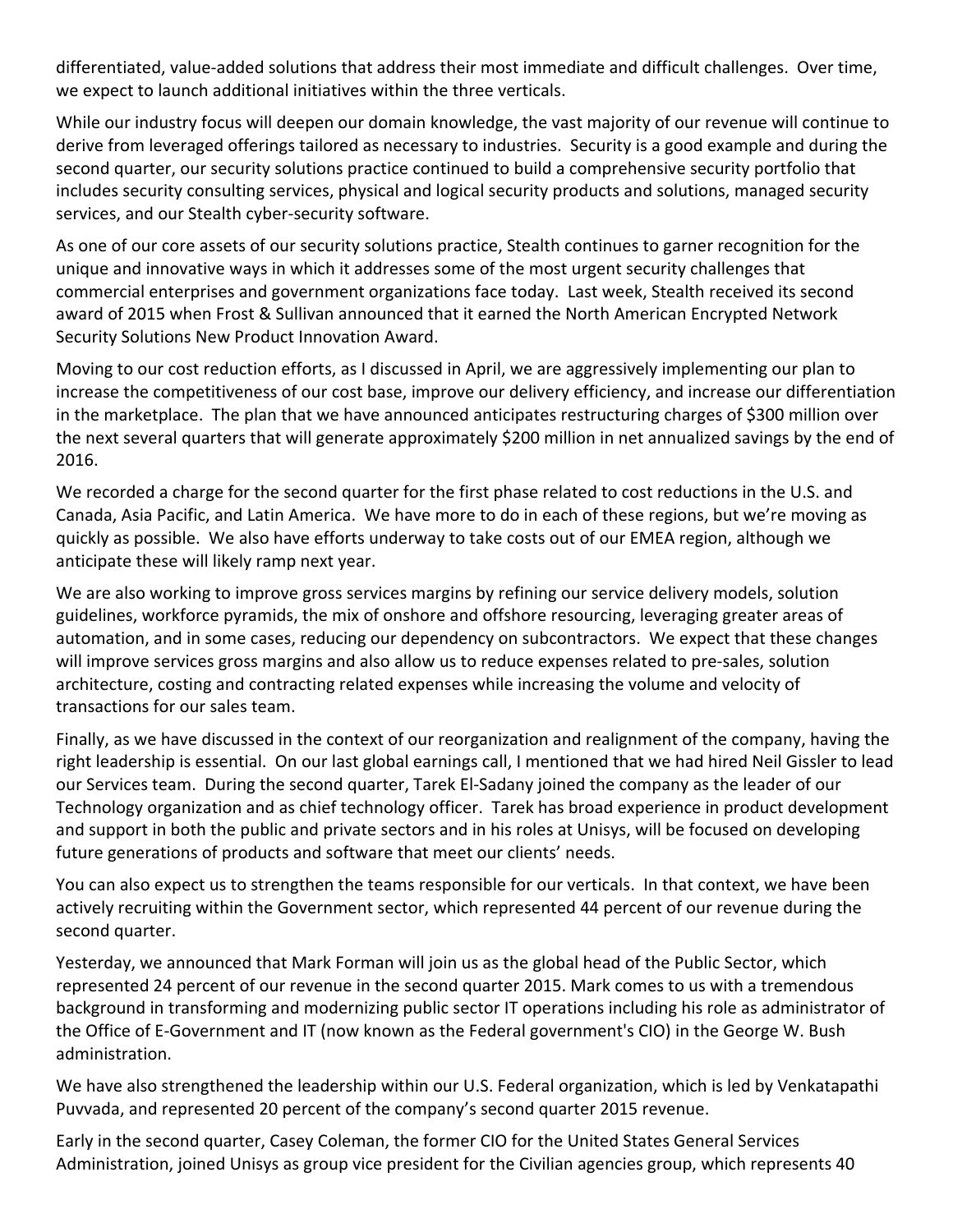percent of our U.S. Federal revenue. And yesterday, we announced the addition of Jennifer Napper, a retired Major General in the U.S. Army, as group vice president for the Department of Defense and Intelligence group, which accounted for 20 percent of our Federal revenue in the second quarter.

There is still much work to do, but I am confident that we're making the changes necessary to build a more cost effective, efficient, and profitable company.

Thank you again for joining us. I will now turn the call over to Janet to discuss our second quarter results and we will then open the call to questions.

## **Janet Haugen, CFO**

Thanks, Peter. Hello everyone and thank you for joining us this afternoon.

Please turn to Slide 3 for a discussion of our second quarter 2015 financial results. There were two factors that significantly impacted our results in the quarter. First, year‐over‐year movements in currency rates affected the comparison of our performance and I will identify the impacts as I discuss the results.

Secondly, we recorded a \$53 million pretax charge related to our cost reduction actions, and I will cover this in more detail later in my comments.

We reported revenue of \$765 million in the quarter, which was down 5 percent year-over-year but up 4 percent on constant currency basis. This represented the second consecutive quarter of growth on a constant currency basis.

The major currency fluctuations impacting our year over year comparisons are the Euro, the Sterling, the Brazilian real and the Australian dollar. Based on today's rates, we anticipate currency will have an 8 to 9 percentage point unfavorable impact on revenue comparisons for the third quarter of 2015, when compared to the third quarter of 2014, and an unfavorable impact of 7 to 8 percentage points for the full year.

Our overall gross profit margin of 16.3 percent declined from 20.5 percent in the second quarter of 2014. Of the 420 basis point reduction, the cost reduction charges and increased pension expense were responsible for 270 basis points of the decline and 90 basis points additionally were due to currency fluctuations. The remaining 60 basis point reduction reflected lower Services and Technology gross margins. There is minimal benefit from our cost reduction actions included in gross margins in the second quarter.

The year over-year operating expense increase was caused by cost reduction charges of \$39 million and a \$2 million increase in pension expense. Excluding the cost reduction charges and pension expense, operating expenses declined 11.5 percent year‐over‐year, down approximately 1.5 percentage points on a constant currency basis, substantially all from the benefit of cost reductions actions taken to date.

Non‐GAAP pretax profit of \$28.3 million for the second quarter 2015 compared to a \$28.6 million in the prior year period. The non‐GAAP results exclude the cost reduction charges and pension expense. On a constant currency basis, non‐GAAP pretax profit increased from \$28.6 million to approximately \$29.7 million.

Our second quarter 2015 diluted loss per common share was \$1.17, which included 97 cents for cost reduction and 53 cents for pension expense, compared to 24 cents diluted loss per common share in the year‐ago quarter, which included 35 cents for pension expense. On a non‐GAAP basis, second quarter 2015 diluted earnings per common share increased to 33 cents from 11 cents in the year-ago quarter.

Slide 4 shows our second quarter 2015 revenue by segment, geography and industry.

From a segment view, Services represented 86 percent of our second quarter 2015 revenue. Services revenue declined 6 percent year‐over‐year, but was up 3 percent on a constant currency basis.

Looking at the Services segment revenue in more detail: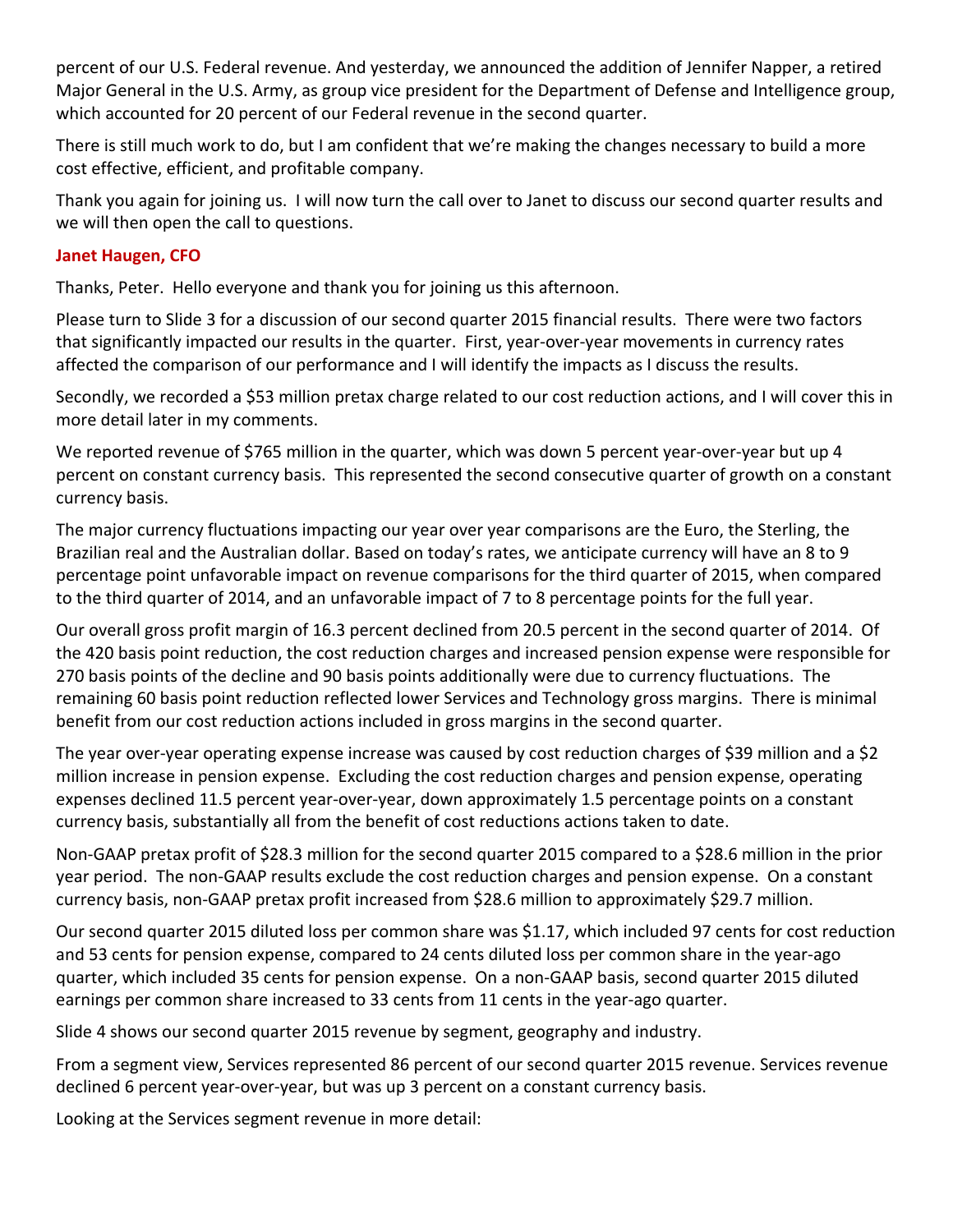- Cloud and Infrastructure Services represented 51 percent of our overall second quarter 2015 revenue and was down 10 percent. Currency caused approximately 9 percentage points of the decline, so Cloud and Infrastructure Services were down 1.3 percent on a constant currency basis.
- Application Services was 28 percent of our overall second quarter 2015 revenue and grew 6 percent, up 16 percent on a constant currency basis. Our new work at the U.S. Federal Customs and Border Patrol under the BEMS contract, which we won last year, was a major contributor to the revenue growth.
- Business Process Outsourcing was 7 percent of our overall second quarter 2015 revenue. BPO revenue declined 17 percent year‐over‐year. All of the BPO operations are outside of the U.S. so currency movements had a significant impact on these results, causing approximately 10 percentage points of the decline.

Technology represented 14 percent of second quarter 2015 revenue. Revenue was flat year‐over‐year, but up 10 percent on a constant currency basis. While we are pleased with the first half technology revenue growth, it does not change our view that 2015 technology revenue will be negatively impacted by currency and lower renewal opportunities compared to 2014. Quarterly seasonality can vary from year to year. Last year, first half technology revenue was 30 percent of the full year. This year is looking different. We currently anticipate that the first half technology revenue in 2015 will represent a bit over 40 percent of the full year. With the lower volume, the gross margin percentage will be lower.

Moving to geography, U.S. and Canada represented 51 percent of our overall revenue and grew 23 percent on the strength of higher Applications Services and Technology revenue.

Revenue outside the U.S. and Canada represented 49 percent of our overall second quarter 2015 revenue. All of our international regions declined on a reported basis, but we had modest growth of 2 percent in Asia Pacific on a constant currency basis led by higher Technology and Cloud and Infrastructure revenue. Revenue in Latin America declined 35 percent as reported and 19 percent on a constant currency basis, while revenue in EMEA decreased 24 percent as reported and 11 percent in constant currency. Most of the year‐over‐year constant currency decline in Latin America and EMEA reflected lower Technology revenue, which can vary significantly from quarter to quarter.

From an industry perspective, we break our revenue into four groups: Commercial, Financial Services, and two industry groups within Government – U.S. Federal and Public Sector. Public Sector includes work for local and national governments around the world other than the U.S. Federal government.

Based on second quarter 2015 revenue, Government is our largest industry group, representing 44 percent of our overall revenue.

- Within Government, Public Sector represented 24 percent of our overall second quarter 2015 revenue and declined 13 percent; 3 percent in constant currency.
- U.S. Federal, the other component of our Government group, was 20 percent of our second quarter 2015 revenue and grew 32 percent year‐over‐year.
- The Commercial sector represented 34 percent of our overall revenue. Revenue from our Commercial industry customers declined 4 percent as reported but rose 8 percent on a constant currency basis.
- Financial Services represents 22 percent of our overall revenue, and revenue from our Financial Services industry customers declined 19 percent, 11 percent in constant currency.

Moving to discuss our second‐quarter segment results in more detail, please turn to Slide 5.

Services gross profit margin declined 120 basis points year‐over‐year to 15.7 percent with currency causing 60 basis points of the decline. Our second quarter 2015 Services margins were impacted by lower revenue and start‐up costs on new multi‐year engagements. As Peter mentioned, our Services delivery team is working to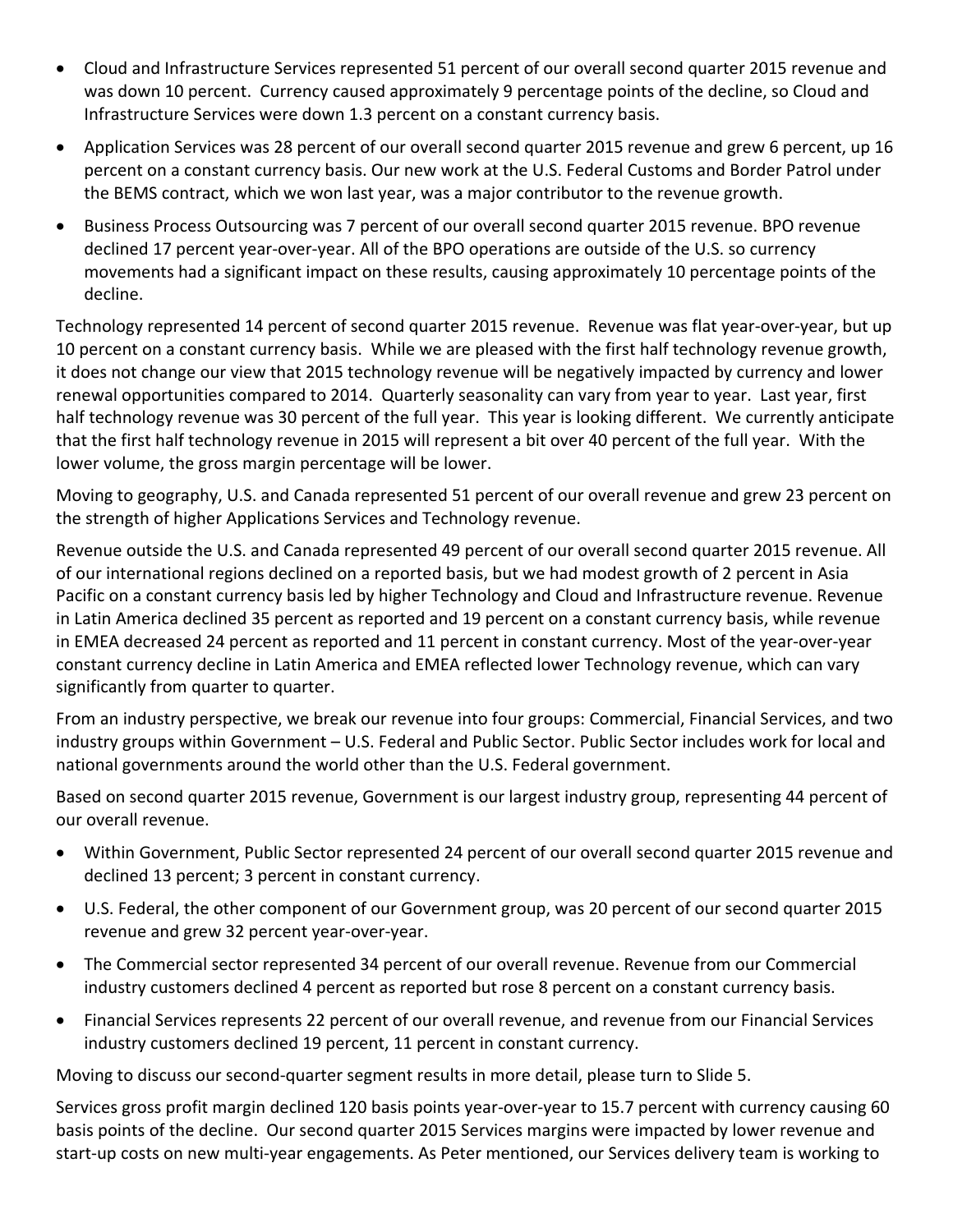improve services gross margins by refining our services delivery models, solution guidelines, workforce pyramids, and the mix of onshore and offshore resources, as well as reducing our dependencies on subcontractors and leveraging automation.

Through the second quarter, there are minimal benefits from our cost reduction actions in the gross margin. However, services operating expenses have a \$5 million benefit in the quarter from the cost reduction actions. The services operating margin of 2.2 percent in the second quarter of 2015 was down 140 basis points year‐ over‐year, but a 10 basis point decline on a constant currency basis.

Technology gross margins declined 590 basis points year‐over‐year to 43.9 percent due to the mix of business and currency fluctuations. Currency fluctuations negatively affected technology gross margins by 430 basis points. The remaining 160 basis point decline reflected a higher proportion of revenue from non‐proprietary technology. However, our operating profit margin improved due to lower SG&A expense.

For some comments on services orders, please turn to Slide 6. In the second quarter of 2015, our overall services orders declined year‐over‐year. Last year we had a very large order in the U.S. and Canada related to the Cloud and Infrastructure contract we signed with the Commonwealth of Pennsylvania. Second quarter 2015 orders were up year‐over‐year in every region other than U.S. and Canada.

We ended the second quarter with \$4.4 billion in services backlog. Backlog was down 5 percent year-overyear but up 3 percent in constant currency. Of the services backlog at June 30, 2015, approximately \$605 million is expected to convert into third quarter 2015 services revenue. This compares to \$590 million going into the second quarter of 2015, which represented 89 percent of second quarter Services revenue. The amount of revenue in backlog at the start of the quarter is estimated to be between 90 and 95 percent of our quarterly services revenue for the full quarter.

Moving to cash flow, please turn to Slide 7 for an overview of our performance in the quarter. Cash used in operations was \$21 million in the second quarter of 2015, including cost reduction payments of \$13 million and pension contributions of \$37 million, versus cash from operations of \$3 million in the second quarter of 2014, which included pension contributions of \$48 million.

Capital expenditures were \$54 million in the second quarter of 2015, versus \$45 million in the second quarter of 2014. The increase in capital expenditures reflected higher investments in outsourcing assets. For the full year, we anticipate cap ex of approximately \$200 million.

Excluding the impact of pension and cost reduction charges, Unisys generated adjusted EBITDA of \$72 million in the second quarter of 2015 versus \$77 million in the prior year period.

We had free cash usage of \$75 million in the second quarter of 2015 versus free cash usage of \$42 million for the same period last year. The increased usage reflected the combination of lower operating cash flow and higher capital expenditures. Our free cash usage before the pension cash contributions and cost reduction payments was \$24 million for the second quarter of 2015 versus free cash flow generation of \$6 million in the second quarter of 2014.

At the end of the second quarter the company had approximately \$365 million in cash and approximately \$255 million in debt.

The company expects to opportunistically access the capital markets and issue debt to take advantage of attractive market conditions, primarily to fund the cost reduction and savings initiatives.

Now let me provide an update on our cost reduction actions in connection with the organizational initiatives to create a more competitive cost structure and rebalance the company's global skill set. As we announced on our last earnings call, we expect to record a pretax charge over several quarters of approximately \$300 million. During the second quarter of 2015, we recognized a pretax charge of \$53 million under this plan. This initial charge includes \$43 million in severance and \$10 million in asset impairments.